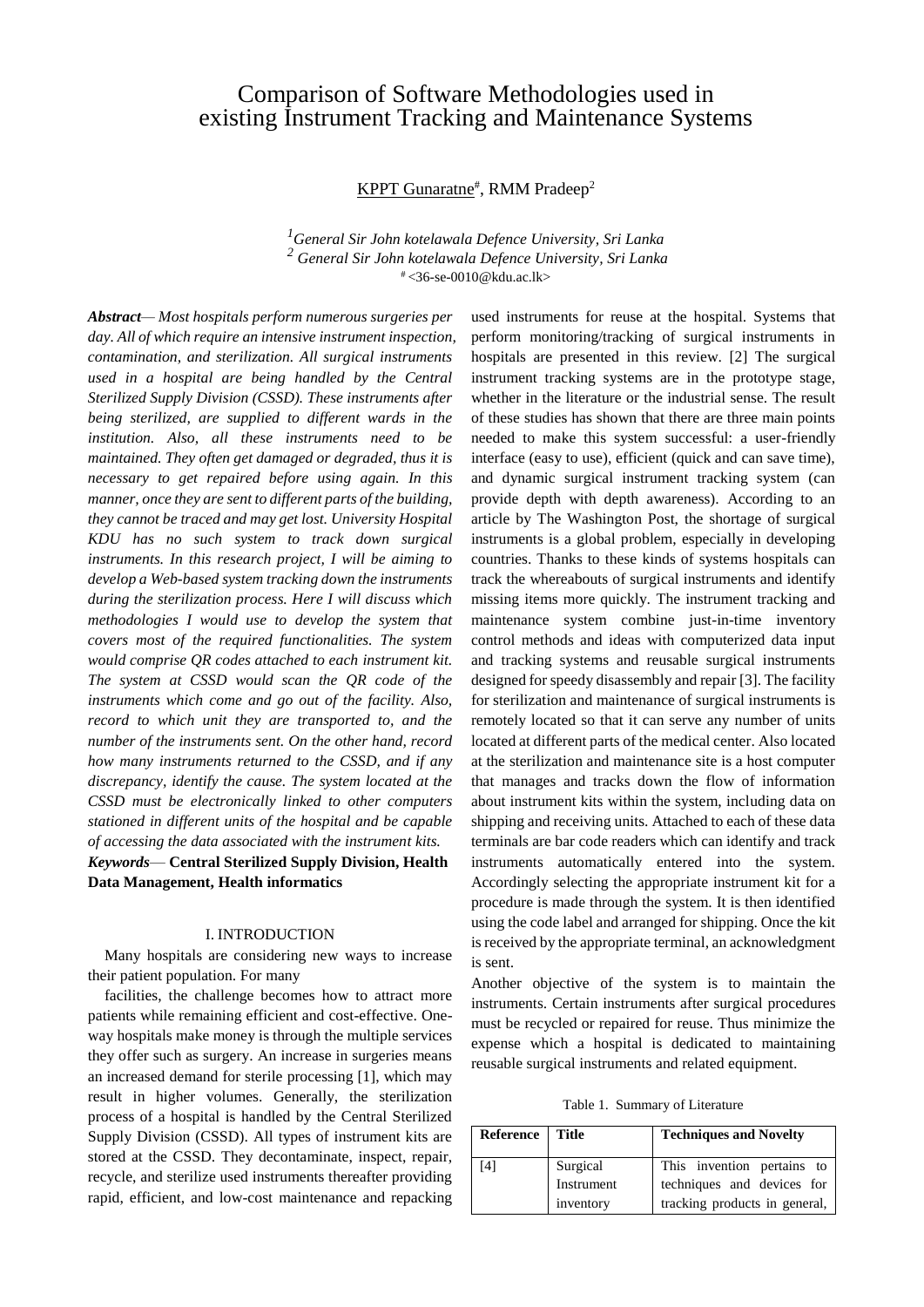|       | database<br>management<br>system                                                                                   | and more specifically to<br>a<br>in which surgical<br>system<br>instruments are tagged with<br>computer-readable<br>symbology that is utilized to<br>insert number pointers into an<br>automated<br>inventory<br>management system.                                                                                                                                                                                                                                                                                                                                                                                                                             |
|-------|--------------------------------------------------------------------------------------------------------------------|-----------------------------------------------------------------------------------------------------------------------------------------------------------------------------------------------------------------------------------------------------------------------------------------------------------------------------------------------------------------------------------------------------------------------------------------------------------------------------------------------------------------------------------------------------------------------------------------------------------------------------------------------------------------|
| $[5]$ | Process<br>and<br>device for the<br>monitoring and<br>control of the<br>of<br>flow<br>material in<br>a<br>hospital | This invention's object is to<br>record, monitor, and control<br>the material flow of units<br>circulating in a hospital each<br>having its identification. The<br>identification<br>number<br>is<br>advantageous to identify that<br>type of instrument or device it<br>is and makes monitoring the<br>holding<br>time<br>transit<br>in<br>stations, frequency of repairs,<br>etc.                                                                                                                                                                                                                                                                             |
| [6]   | Method<br>for<br>marking,<br>tracking,<br>and<br>managing<br>hospital<br>instruments                               | <b>This</b><br>invention<br>uses<br>an<br>optically<br>scannable<br>unique<br>serial<br>number<br>for<br>each<br>instrument to perform one or<br>more hospital procedures and<br>enters information into the<br>database that identifies each<br>hospital procedure in which<br>each instrument has been<br>used. The present invention<br>may also be utilized to track<br>sterilization<br>the<br>and<br>maintenance of each hospital<br>determine<br>instrument.<br>whether or not an instrument<br>needs to be replaced, provide<br>training, and track the number<br>of<br>repairs,<br>and<br>uses.<br>complaints<br>connected<br>with<br>each instrument. |
| $[7]$ | Security<br>infusion pump<br>with a bar code<br>reader                                                             | The<br>invention<br>present<br>provides an infusion pump<br>with a bar code scanner and a<br>display for infusion<br>data<br>scanned from a barcode label<br>on a medicinal fluid container<br>certain<br>overcome<br>tο<br>inadequacies and<br>decrease<br>complications<br>certain<br>of<br>earlier<br>bar<br>code<br>scanner<br>infusion devices and systems.<br>software<br>Pump<br>control<br>displays the name<br>of the<br>medicine recognized by the<br>bar code label after reading<br>information from the label of<br>the container of medicinal<br>fluid. If not computed, the                                                                      |

| [8]    | Electronic<br>for<br>system                                                                         | also<br>records<br>program<br>the<br>concentration, concentration<br>volume,<br>volume<br>to<br>be<br>delivered, and infusion rate.<br>The technology employs<br>a<br>sterilization indication<br>that                                                                                                                                                |
|--------|-----------------------------------------------------------------------------------------------------|-------------------------------------------------------------------------------------------------------------------------------------------------------------------------------------------------------------------------------------------------------------------------------------------------------------------------------------------------------|
|        | tracking<br>and<br>monitoring<br>articles to<br>be<br>sterilized<br>and<br>associated<br>method     | electronically<br>links<br>sterilization<br>data<br>to<br>the<br>that<br>objects<br>have<br>been<br>sterilized.<br>The<br>indication<br>provides for the monitoring of<br>a sterilization cycle without<br>requiring<br>to<br>a<br>user<br>subjectively discern between<br>color, quality, or intensity of<br>display patterns.                       |
| [9]    | Safety surgical<br>sterilization<br>tool and system                                                 | individual<br>An<br>coding<br>machine is included in the<br>system, which codes each<br>surgical tool and assigns it a<br>unique identification number<br>that can<br>be scanned.<br>The<br>primary procedure comprises<br>a database that is linked to<br>individual checkpoints and<br>will sound an alarm if each<br>procedure is not followed.    |
| $[10]$ | System<br>for<br>recycling<br>of<br>medical<br>instruments in a<br>central<br>sterilization<br>unit | System<br>for<br>reprocessing<br>medical<br>instruments<br>in<br>a<br>sterilization<br>central<br>department,<br>in which the<br>instruments<br>given<br>are<br>an<br>identifying<br>code<br>that<br>is<br>utilized in the sterilization<br>department's packing section<br>for packing and screening, as<br>well as to update a central<br>database. |

# II.METHODOLOGY

The methodology of tracking surgical instruments in hospitals comprise the steps of:

a. transmitting data identifying surgical operations planned to be conducted at said

hospital during a scheduling period from a data terminal at the said hospital to a host

computer;

b. assembling a group of said cleaned and sterilized instruments into instrument kits at an

instrument maintenance facility separate from the said hospital, each of said kits matching

to one of the said surgical procedures;

c. moving tool kits conforming to said planned surgical procedure data sent from said